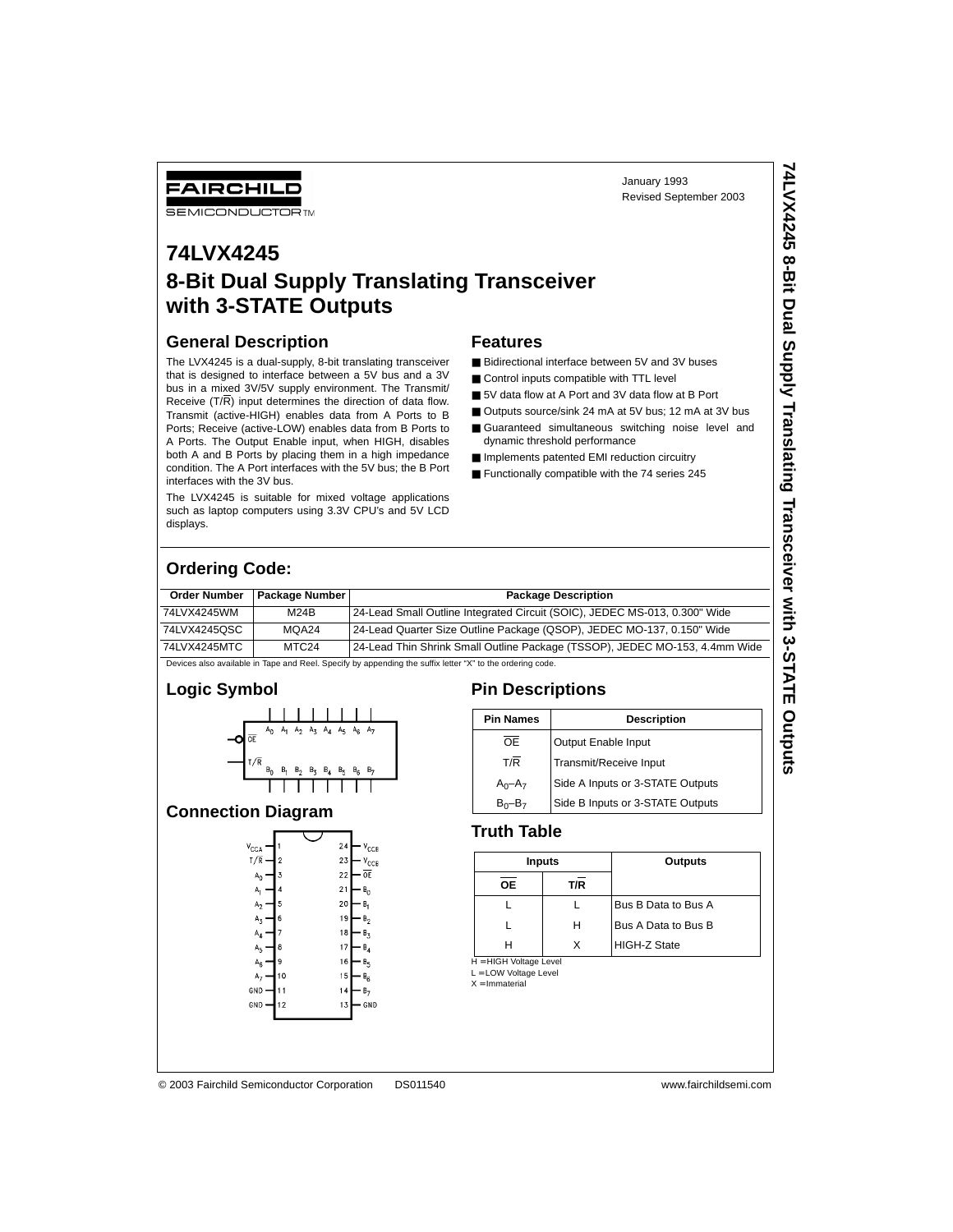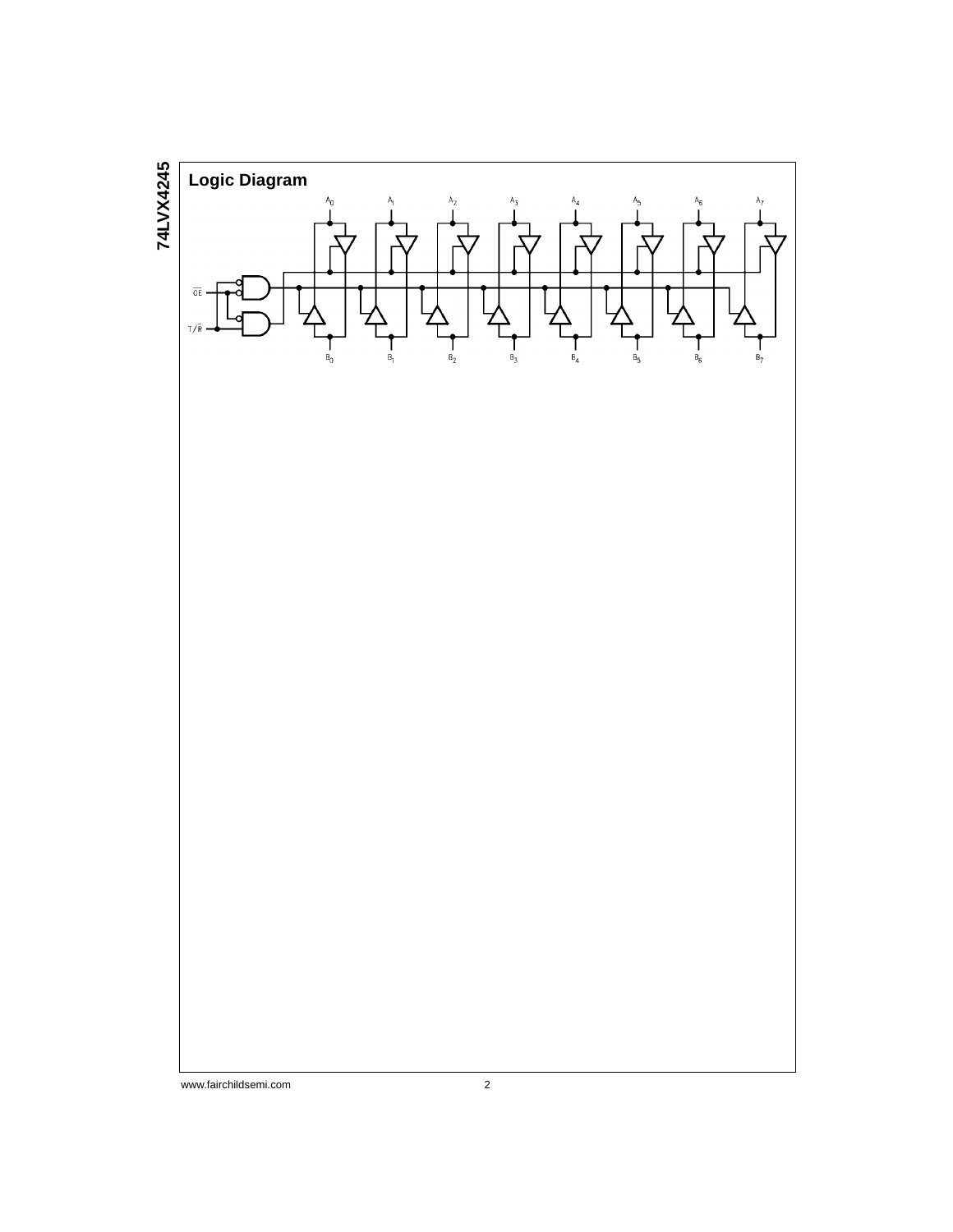## **Absolute Maximum Ratings**(Note 1) **Recommended Operating**

| Supply Voltage (V <sub>CCA</sub> , V <sub>CCB</sub> ) | $-0.5V$ to $+7.0V$                  |
|-------------------------------------------------------|-------------------------------------|
| DC Input Voltage $(V_1)$ @ $\overline{OE}$ , T/R      | $-0.5V$ to $V_{CCA}$ + 0.5V         |
| DC Input/Output Voltage (V <sub>I/O</sub> )           |                                     |
| @ A <sub>n</sub>                                      | $-0.5V$ to $V_{CCA} + 0.5V$         |
| $@B_n$                                                | $-0.5V$ to $V_{CCR}$ + 0.5V         |
| DC Input Diode Current (I <sub>IN</sub> )             |                                     |
| @ OE, T/R                                             | $+20 \text{ mA}$                    |
| DC Output Diode Current ( $I_{\cap K}$ )              | $+50$ mA                            |
| DC Output Source or Sink Current                      |                                     |
| $(I_{\Omega})$                                        | $+50$ mA                            |
| DC V <sub>CC</sub> or Ground Current                  |                                     |
| per Output Pin (I <sub>CC</sub> or I <sub>GND</sub> ) | $+50$ mA                            |
| and Max Current @ I <sub>CCA</sub>                    | $+200$ mA                           |
| $@ _{CCR}$                                            | $+100 \text{ mA}$                   |
| Storage Temperature Range                             |                                     |
| (T <sub>STG</sub> )                                   | $-65^{\circ}$ C to $+150^{\circ}$ C |
| DC Latch-Up Source or                                 |                                     |
| Sink Current                                          | +300 mA                             |

## **Conditions** (Note 2) Supply Voltage  $V_{\text{CCA}}$  4.5V to 5.5V

**74LVX4245**

74LVX4245

| $V_{\text{CCB}}$                                                     | 2.7V to 3.6V                       |
|----------------------------------------------------------------------|------------------------------------|
| Input Voltage $(V_I)$ @ $\overline{OE}$ , T/R                        | 0V to $V_{CCA}$                    |
| Input/Output Voltage $(V_{1/2})$                                     |                                    |
| $@A_n$                                                               | 0V to V <sub>CCA</sub>             |
| @ B <sub>n</sub>                                                     | $0V$ to $V_{CCR}$                  |
| Free Air Operating Temperature $(T_A)$                               | $-40^{\circ}$ C to $+85^{\circ}$ C |
| Minimum Input Edge Rate $(\Delta t/\Delta V)$                        | 8 ns/V                             |
| $V_{IN}$ from 30% to 70% of $V_{CC}$                                 |                                    |
| $V_{CC}$ @ 3.0V, 4.5V, 5.5V                                          |                                    |
| Note 1: The "Absolute Maximum Petings" are these values beyond which |                                    |

**Note 1:** The "Absolute Maximum Ratings" are those values beyond which the safety of the device cannot be guaranteed. The device should not be operated at these limits. The parametric values defined in the Electrical Characteristics tables are not guaranteed at the absolute maximum ratings. The "Recommended Operating Conditions" table will define the conditions for actual device operation.

**Note 2:** Unused inputs must he held HIGH or LOW. They may not float.

## **DC Electrical Characteristics**

| Symbol                      | Parameter                       |                 | $V_{\text{CCA}}$ | $T_A + 25^\circ C$<br>V <sub>CCB</sub> |       |      | $T_A = -40^\circ \text{C}$ to $+85^\circ \text{C}$ |                | <b>Conditions</b>                 |
|-----------------------------|---------------------------------|-----------------|------------------|----------------------------------------|-------|------|----------------------------------------------------|----------------|-----------------------------------|
|                             |                                 |                 | (V)              | (V)                                    | Typ   |      | <b>Guaranteed Limits</b>                           | <b>Units</b>   |                                   |
| $\mathsf{V}_{\mathsf{IHA}}$ | Minimum                         | $A_n$ , T/R,    | 5.5              | 3.3                                    |       | 2.0  | 2.0                                                |                | $V_{\text{OUT}} \leq 0.1V$ or     |
|                             | <b>HIGH Level</b>               | $\overline{OE}$ | 4.5              | 3.3                                    |       | 2.0  | 2.0                                                | $\mathcal{U}$  | $\geq$ V <sub>CC</sub> - 0.1V     |
| $V_{IHB}$                   | Input Voltage                   | $B_n$           | 5.0              | 3.6                                    |       | 2.0  | 2.0                                                |                |                                   |
|                             |                                 |                 | 5.0              | 2.7                                    |       | 2.0  | 2.0                                                |                |                                   |
| $V_{ILA}$                   | Maximum                         | $A_n$ , T/R,    | 5.5              | 3.3                                    |       | 0.8  | 0.8                                                |                | $V_{\text{OUT}} \leq 0.1V$ or     |
|                             | <b>LOW Level</b>                | <b>OE</b>       | 4.5              | 3.3                                    |       | 0.8  | 0.8                                                | $\vee$         | $\geq$ V <sub>CC</sub> -0.1V      |
| $V_{ILB}$                   | Input Voltage                   | $B_n$           | 5.0              | 2.7                                    |       | 0.8  | 0.8                                                |                |                                   |
|                             |                                 |                 | 5.0              | 3.6                                    |       | 0.8  | 0.8                                                |                |                                   |
| <b>V<sub>OHA</sub></b>      | Minimum HIGH Level              |                 | 4.5              | 3.0                                    | 4.5   | 4.4  | 4.4                                                | $\sqrt{ }$     | $I_{OUT} = -100 \mu A$            |
|                             | Output Voltage                  |                 | 4.5              | 3.0                                    | 4.25  | 3.86 | 3.76                                               |                | $I_{OH} = -24 \text{ mA}$         |
| $V_{OHB}$                   |                                 |                 | 4.5              | 3.0                                    | 2.99  | 2.9  | 2.9                                                |                | $I_{OIII} = -100 \mu A$           |
|                             |                                 |                 | 4.5              | 3.0                                    | 2.8   | 2.4  | 2.4                                                | $\vee$         | $I_{OH} = -12$ mA                 |
|                             |                                 |                 | 4.5              | 2.7                                    | 2.5   | 2.4  | 2.4                                                |                | $I_{OL} = -8$ mA                  |
| $V_{OLA}$                   | Maximum LOW Level               |                 | 4.5              | 3.0                                    | 0.002 | 0.1  | 0.1                                                | $\overline{V}$ | $I_{\text{OUT}}$ = 100 µA         |
|                             | Output Voltage                  |                 | 4.5              | 3.0                                    | 0.18  | 0.36 | 0.44                                               |                | $I_{OL}$ = 24 mA                  |
| $V_{OLB}$                   |                                 |                 | 4.5              | 3.0                                    | 0.002 | 0.1  | 0.1                                                |                | $I_{\text{OUT}}$ = 100 µA         |
|                             |                                 |                 | 4.5              | 3.0                                    | 0.1   | 0.31 | 0.4                                                | $\vee$         | $I_{OL}$ = 12 mA                  |
|                             |                                 |                 | 4.5              | 2.7                                    | 0.1   | 0.31 | 0.4                                                |                | $I_{OL} = 8 \text{ mA}$           |
| $I_{IN}$                    | Maximum Input                   |                 |                  |                                        |       |      |                                                    |                | $V_I = V_{CCA}$ , GND             |
|                             | Leakage Current                 |                 | 5.5              | 3.6                                    |       | ±0.1 | ±1.0                                               | μA             |                                   |
|                             | $@$ OE, T/R                     |                 |                  |                                        |       |      |                                                    |                |                                   |
| $I_{OZA}$                   | Maximum 3-STATE                 |                 |                  |                                        |       |      |                                                    |                | $V_1 = V_{II}$ , $V_{IH}$         |
|                             | Output Leakage                  |                 | 5.5              | 3.6                                    |       | ±0.5 | ±5.0                                               | uA             | $OE = V_{CCA}$                    |
|                             | $@A_n$                          |                 |                  |                                        |       |      |                                                    |                | $V_O = V_{CCA}$ , GND             |
| l <sub>OZB</sub>            | Maximum 3-STATE                 |                 |                  |                                        |       |      |                                                    |                | $V_l = V_{lL}$ , $V_{lH}$         |
|                             | Output Leakage                  |                 | 5.5              | 3.6                                    |       | ±0.5 | ±5.0                                               |                | $\mu A$ $\overline{OE} = V_{CCA}$ |
|                             | $@B_n$                          |                 |                  |                                        |       |      |                                                    |                | $V_O = V_{CCB}$ , GND             |
| $\Delta I_{\rm CC}$         | Maximum I <sub>CCT</sub> /Input |                 | 5.5              | 3.6                                    | 1.0   | 1.35 | 1.5                                                | mA             | $V_1 = V_{CCA} - 2.1V$            |
|                             | $@A_n$ , T/R, OE                |                 |                  |                                        |       |      |                                                    |                |                                   |
|                             | Input $@$ $B_n$                 |                 | 5.5              | 3.6                                    |       | 0.35 | 0.5                                                | mA             | $V_1 = V_{CCB} - 0.6V$            |
|                             |                                 |                 |                  |                                        |       |      |                                                    |                |                                   |

3 www.fairchildsemi.com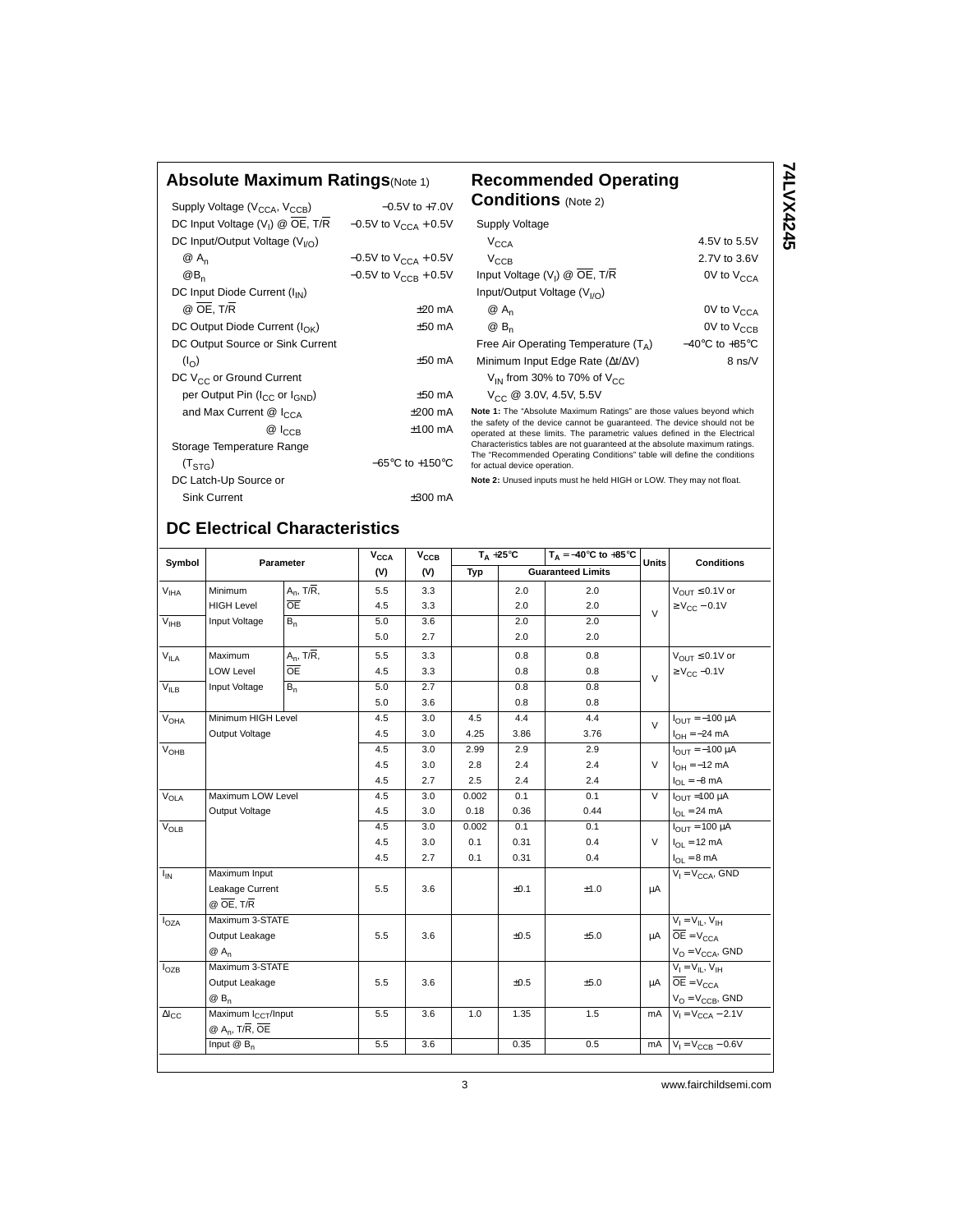# 74LVX4245 **74LVX4245**

## **DC Electrical Characteristics (Continued)**

| Symbol            | Parameter                  | V <sub>CCA</sub> | $\mathsf{v}_\mathtt{ccB}$ | $T_A + 25^{\circ}C$ |        | $T_A = -40^\circ \text{C}$ to $+85^\circ \text{C}$ | <b>Units</b> | <b>Conditions</b>                     |
|-------------------|----------------------------|------------------|---------------------------|---------------------|--------|----------------------------------------------------|--------------|---------------------------------------|
|                   |                            | (V)              | (V)                       | Typ                 |        | <b>Guaranteed Limits</b>                           |              |                                       |
| $I_{\text{CCA}}$  | Quiescent V <sub>CCA</sub> |                  |                           |                     |        |                                                    |              | $A_n = V_{CCA}$ or GND                |
|                   | <b>Supply Current</b>      | 5.5              | 3.6                       |                     | 8      | 80                                                 | μA           | $B_n = V_{CCR}$ or GND,               |
|                   |                            |                  |                           |                     |        |                                                    |              | $\overline{OE}$ = GND T/R = GND       |
| ICCB              | Quiescent V <sub>CCB</sub> |                  |                           |                     |        |                                                    |              | $A_n = V_{CCA}$ or GND                |
|                   | Supply Current             | 5.5              | 3.6                       |                     | 5      | 50                                                 | μA           | $B_n = V_{CCR}$ or GND,               |
|                   |                            |                  |                           |                     |        |                                                    |              | $\overline{OE}$ = GND T/R = $V_{CCA}$ |
| VOLPA             | Quiet Output Maximum       | 5.0              | 3.3                       |                     | 1.5    |                                                    | $\vee$       | (Note 4)(Note 5)                      |
| VOLPB             | Dynamic $V_{\Omega}$       | 5.0              | 3.3                       |                     | 0.8    |                                                    |              |                                       |
| <b>VOLVA</b>      | Quiet Output Minimum       | 5.0              | 3.3                       |                     | $-1.2$ |                                                    | $\vee$       | (Note $4$ )(Note $5$ )                |
| <b>VOLVB</b>      | Dynamic $V_{\Omega}$       | 5.0              | 3.3                       |                     | $-0.8$ |                                                    |              |                                       |
| V <sub>IHDA</sub> | Minimum HIGH Level         | 5.0              | 3.3                       |                     | 2.0    |                                                    | $\vee$       | (Note 4)(Note 6)                      |
| $V_{HDB}$         | Dynamic Input Voltage      | 5.0              | 3.3                       |                     | 2.0    |                                                    |              |                                       |
| <b>VILDA</b>      | Maximum LOW Level          | 5.0              | 3.3                       |                     | 0.8    |                                                    | $\vee$       | (Note 4)(Note 6)                      |
| V <sub>ILDB</sub> | Dynamic Input Voltage      | 5.0              | 3.3                       |                     | 0.8    |                                                    |              |                                       |

**Note 3:** Maximum test duration 2.0 ms, one output loaded at a time.

**Note 4:** Worst case package.

Note 5: Max number of outputs defined as (n). Data inputs are driven 0V to V<sub>CC</sub> level; one output at GND.

Note 6: Max number of Data Inputs (n) switching. (n-1) inputs switching 0V to V<sub>CC</sub> level. Input-under-test switching:

 $V_{CC}$  level to threshold (V<sub>IHD</sub>), OV to threshold (V<sub>ILD</sub>),  $f = 1$  MHz.

## **AC Electrical Characteristics**

|                   |                      | $T_A = +25^{\circ}C$<br>$C_1 = 50$ pF<br>$V_{CCA} = 5V$ (Note 7) |     |      | $T_A = -40^{\circ}C$ to $+85^{\circ}C$   $T_A = -40^{\circ}C$ to $+85^{\circ}C$ |                             |                                                 |      |       |
|-------------------|----------------------|------------------------------------------------------------------|-----|------|---------------------------------------------------------------------------------|-----------------------------|-------------------------------------------------|------|-------|
|                   |                      |                                                                  |     |      |                                                                                 | $C_L = 50 pF$ $C_L = 50 pF$ |                                                 |      |       |
| Symbol            | <b>Parameters</b>    |                                                                  |     |      |                                                                                 |                             | $V_{CCA} = 5V$ (Note 7) $V_{CCA} = 5V$ (Note 7) |      | Units |
|                   |                      | $V_{CCR}$ = 3.3V (Note 8)                                        |     |      | $V_{CCR}$ = 3.3V (Note 8)                                                       |                             | $V_{CCR}$ = 2.7V                                |      |       |
|                   |                      | Min                                                              | Typ | Max  | Min                                                                             | Max                         | Min                                             | Max  |       |
| $t_{\text{PHL}}$  | Propagation Delay    | 1.0                                                              | 5.1 | 8.5  | 1.0                                                                             | 9.0                         | 1.0                                             | 10.0 | ns    |
| $t_{PLH}$         | A to B               | 1.0                                                              | 5.3 | 8.5  | 1.0                                                                             | 9.0                         | 1.0                                             | 10.0 |       |
| $t_{\text{PHL}}$  | Propagation Delay    | 1.0                                                              | 5.4 | 8.5  | 1.0                                                                             | 9.0                         | 1.0                                             | 10.0 | ns    |
| t <sub>PLH</sub>  | B to A               | 1.0                                                              | 5.5 | 8.5  | 1.0                                                                             | 9.0                         | 1.0                                             | 10.0 |       |
| $t_{\sf PZL}$     | Output Enable Time   | 1.0                                                              | 6.5 | 10.0 | 1.0                                                                             | 10.5                        | 1.0                                             | 11.5 |       |
| t <sub>PZH</sub>  | $\overline{OE}$ to B | 1.0                                                              | 6.7 | 10.0 | 1.0                                                                             | 10.5                        | 1.0                                             | 11.5 | ns    |
| $t_{PZL}$         | Output Enable Time   | 1.0                                                              | 5.2 | 9.0  | 1.0                                                                             | 9.5                         | 1.0                                             | 10.0 | ns    |
| $t_{\sf PZH}$     | OE to A              | 1.0                                                              | 5.8 | 9.0  | 1.0                                                                             | 9.5                         | 1.0                                             | 10.0 |       |
| $t_{PHZ}$         | Output Disable Time  | 1.0                                                              | 6.0 | 9.5  | 1.0                                                                             | 10.0                        | 1.0                                             | 10.0 | ns    |
| t <sub>PLZ</sub>  | OE to B              | 1.0                                                              | 3.3 | 6.5  | 1.0                                                                             | 7.0                         | 1.0                                             | 7.5  |       |
| $t_{PHZ}$         | Output Disable Time  | 1.0                                                              | 3.9 | 7.0  | 1.0                                                                             | 7.5                         | 1.0                                             | 7.5  |       |
| $t_{PLZ}$         | OE to A              | 1.0                                                              | 2.9 | 6.5  | 1.0                                                                             | 7.0                         | 1.0                                             | 7.5  | ns    |
| t <sub>OSHL</sub> | Output to Output     |                                                                  |     |      |                                                                                 |                             |                                                 |      |       |
| t <sub>OSLH</sub> | Skew (Note 9)        |                                                                  | 1.0 | 1.5  |                                                                                 | 1.5                         |                                                 | 1.5  | ns    |
|                   | Data to Output       |                                                                  |     |      |                                                                                 |                             |                                                 |      |       |

**Note 7:** Voltage Range 5.0V is  $5.0V \pm 0.5V$ .

**Note 8: Voltage Range 3.3V is**  $3.3V \pm 0.3V$ **.** 

**Note 9:** Skew is defined as the absolute value of the difference between the actual propagation delay for any two separate outputs of the same device. The specification applies to any outputs switching in the same direction, either HIGH-to-LOW ( $t_{\rm OSH}$ ) or LOW-to-HIGH ( $t_{\rm OSH}$ ). Parameter guaranteed by design.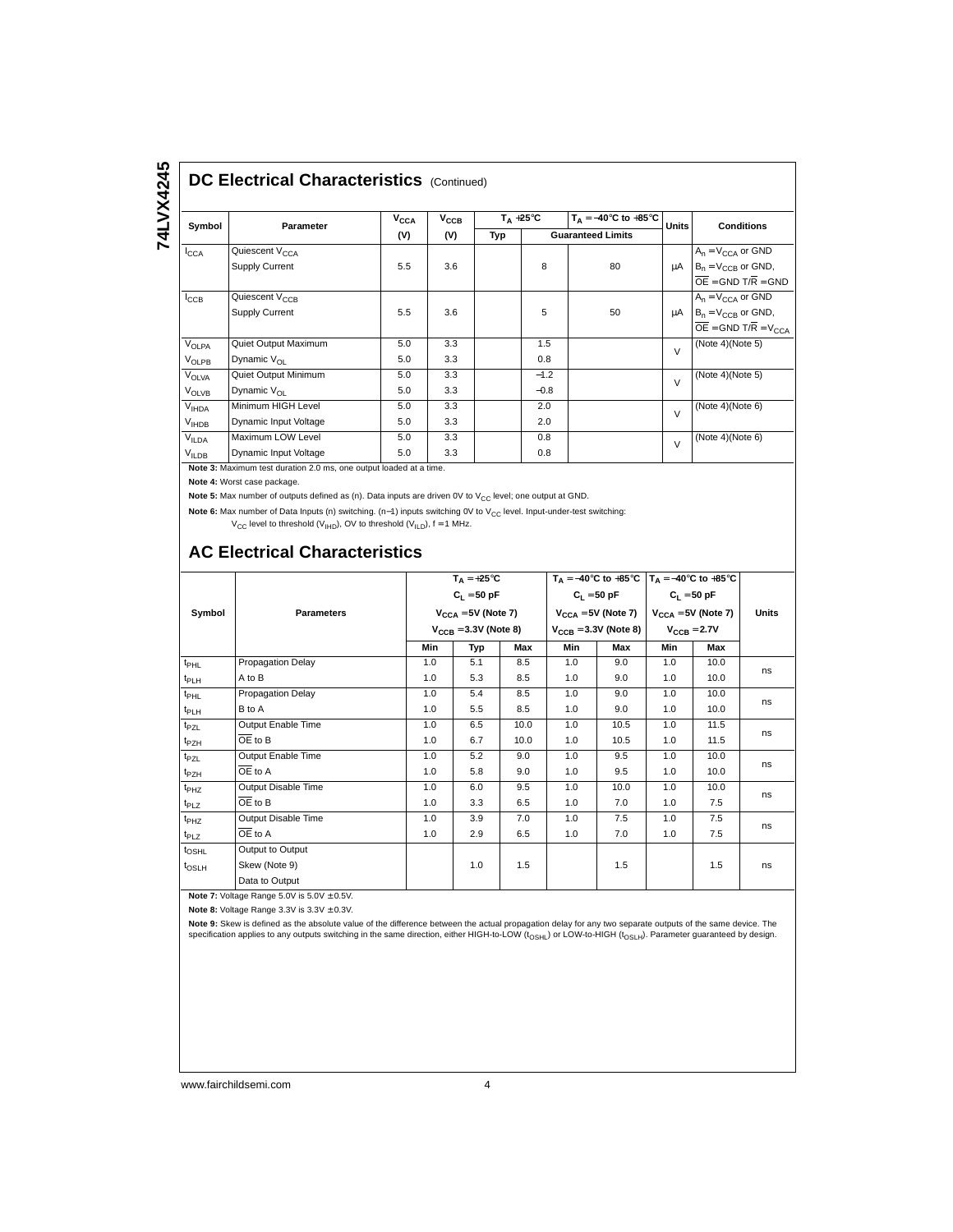| <b>Capacitance</b> |                       |                   |     |                 |                         |  |  |  |  |  |
|--------------------|-----------------------|-------------------|-----|-----------------|-------------------------|--|--|--|--|--|
| Symbol             | Parameter             |                   | Typ | <b>Units</b>    | <b>Conditions</b>       |  |  |  |  |  |
| $C_{IN}$           | Input Capacitance     | 4.5               | pF  | $V_{CC} =$ Open |                         |  |  |  |  |  |
| C <sub>I/O</sub>   | Input/Output          |                   | 15  | pF              | $V_{\text{CCA}} = 5.0V$ |  |  |  |  |  |
|                    | Capacitance           |                   |     |                 | $V_{\text{CCB}} = 3.3V$ |  |  |  |  |  |
| $C_{PD}$           | Power Dissipation     | $B\rightarrow A$  | 55  | pF              | $V_{\text{CCA}} = 5.0V$ |  |  |  |  |  |
|                    | Capacitance (Note 10) | $A \rightarrow B$ | 40  | pF              | $V_{\text{CCB}} = 3.3V$ |  |  |  |  |  |

**Note 10:** C<sub>PD</sub> is measured at 10 MHz

## **8-Bit Dual Supply Translating Transceiver**

The LVX4245 is a dual supply device capable of bidirectional signal translation. This level shifting ability provides an efficient interface between low voltage CPU local bus with memory and a standard bus defined by 5V I/O levels. The device control inputs can be controlled by either the low voltage CPU and core logic or a bus arbitrator with 5V I/O levels.

Manufactured on a sub-micron CMOS process, the LVX4245 is ideal for mixed voltage applications such as notebook computers using 3.3V CPU's and 5V peripheral devices.

## **Power Up Considerations**

To insure the system does not experience unnecessary  $I_{CC}$ current draw, bus contention, or oscillations during power up, the following guidelines should be adhered to (refer to Table 1):

- Power up the control side of the device first. This is the  $V_{CCA}$ .
- $\overline{OE}$  should ramp with or ahead of  $V_{CCA}$ . This will help guard against bus contention.
- The Transmit/Receive control pin  $(T/\overline{R})$  should ramp with or ahead of  $V_{\text{CCA}}$ , this will ensure that the A Port data

| KEDUCED VOLTAGE CPU LUCAL BUS           |  |
|-----------------------------------------|--|
|                                         |  |
|                                         |  |
| $\mathbf{v}_{\rm CCB}$<br>$v_{\rm CCB}$ |  |
| LVX4245<br>LVX4245                      |  |
|                                         |  |
| $V_{\text{CCA}}$<br>$V_{\text{CCA}}$    |  |
|                                         |  |
|                                         |  |
| EISA - ISA - MCA                        |  |
| $(5V)/0$ LEVELS)                        |  |

pins are configured as inputs. With  $V_{CCA}$  receiving power first, the A I/O Port should be configured as inputs to help guard against bus contention and oscillations.

• A side data inputs should be driven to a valid logic level. This will prevent excessive current draw.

The above steps will ensure that no bus contention or oscillations, and therefore no excessive current draw occurs during the power up cycling of these devices. These steps will help prevent possible damage to the translator devices and potential damage to other system components.

#### **TABLE 1. Low Voltage Translator Power Up Sequencing Table**

| Device Type | $V_{\text{CCA}}$     | ″ссв                 | $\overline{\phantom{0}}$<br>T/R | OE                            | A Side<br>I/O                   | <b>B</b> Side<br>I/O | <b>Floatable Pin</b><br>Allowed |
|-------------|----------------------|----------------------|---------------------------------|-------------------------------|---------------------------------|----------------------|---------------------------------|
| 74LVX4245   | 5V<br>(power up 1st) | 3V<br>(power up 2nd) | ramp<br>with V <sub>CCA</sub>   | ramp<br>with V <sub>CCA</sub> | logic<br>0V or V <sub>CCA</sub> | outputs              | No                              |

Please reference Application Note AN-5001 for more detailed information on using Fairchild's LVX Low Voltage Dual Supply CMOS Translating Transceivers.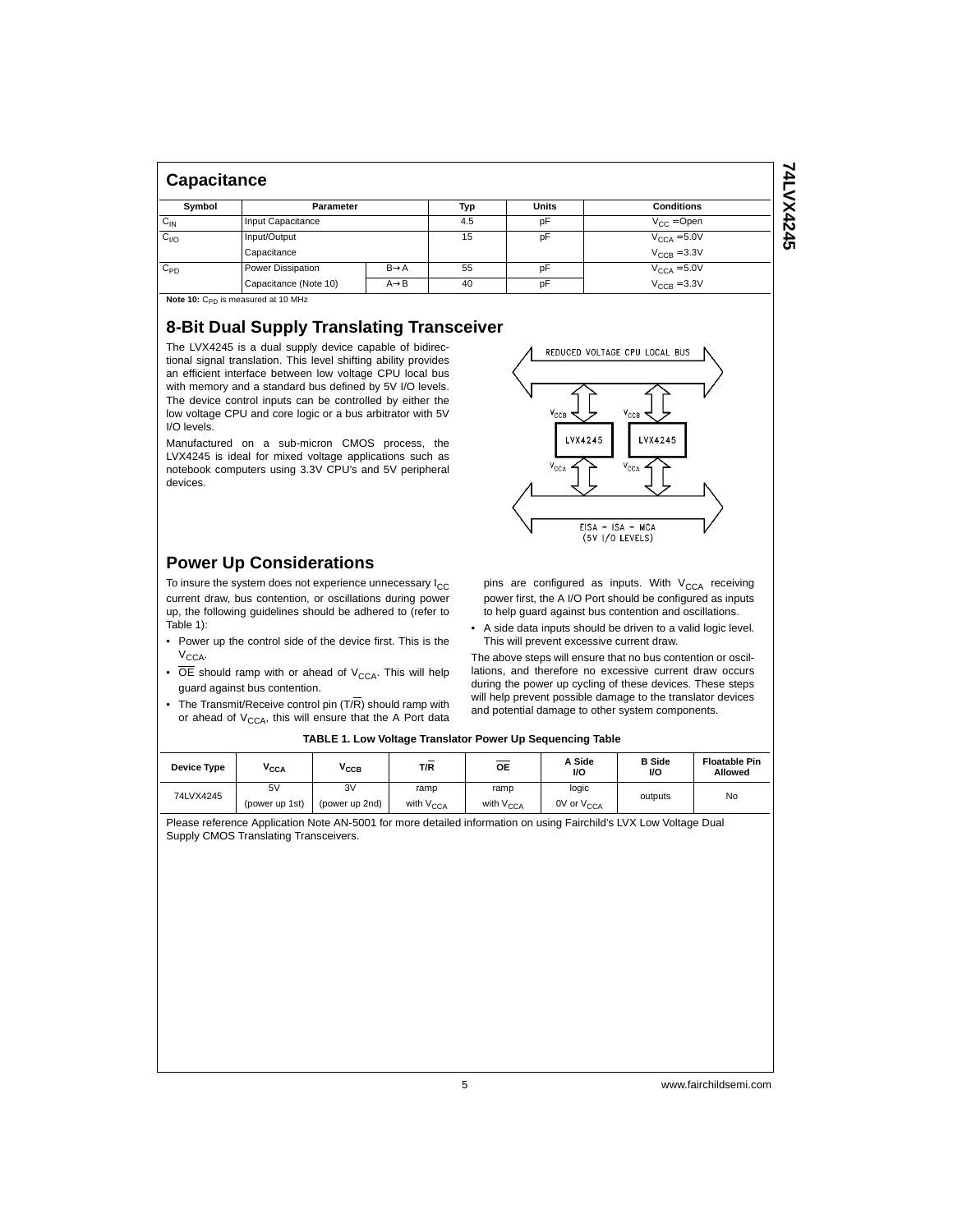#### **Applications: Mixed Mode Dual Supply Interface Solution**

LVX4245 is designed to solve 3V/5V interfacing issues when CMOS devices cannot tolerate I/O levels above their applied  $V_{CC}$ . If an I/O pin of 3V ICs is driven by 5V ICs, the P-Channel transistor in 3V ICs will conduct causing current flow from I/O bus to the 3V power supply. The resulting high current flow can cause destruction of 3V ICs through latchup effects. To prevent this problem, a current limiting resistor is used typically under direct connection of 3V ICs

and 5V ICs, but it causes speed degradation. In a better solution, the LVX4245 configures two different output levels to handle the dual supply interface issues. The "A" port is a dedicated 5V port to interface 5V ICs. The "B" port is a dedicated port to interface 3V ICs. Figure 2 shows how LVX4245 fits into a system with 3V subsystem and 5V subsystem.

This device is also configured as an 8-bit 245 transceiver, giving the designer 3-STATE capabilities and the ability to select either bidirectional or unidirectional modes. Since the center 20 pins are also pin compatible to 74 series 245, as shown in Figure 1, the designer could use this device in either a 3V system or a 5V system without any further work to re-layout the board.







www.fairchildsemi.com 6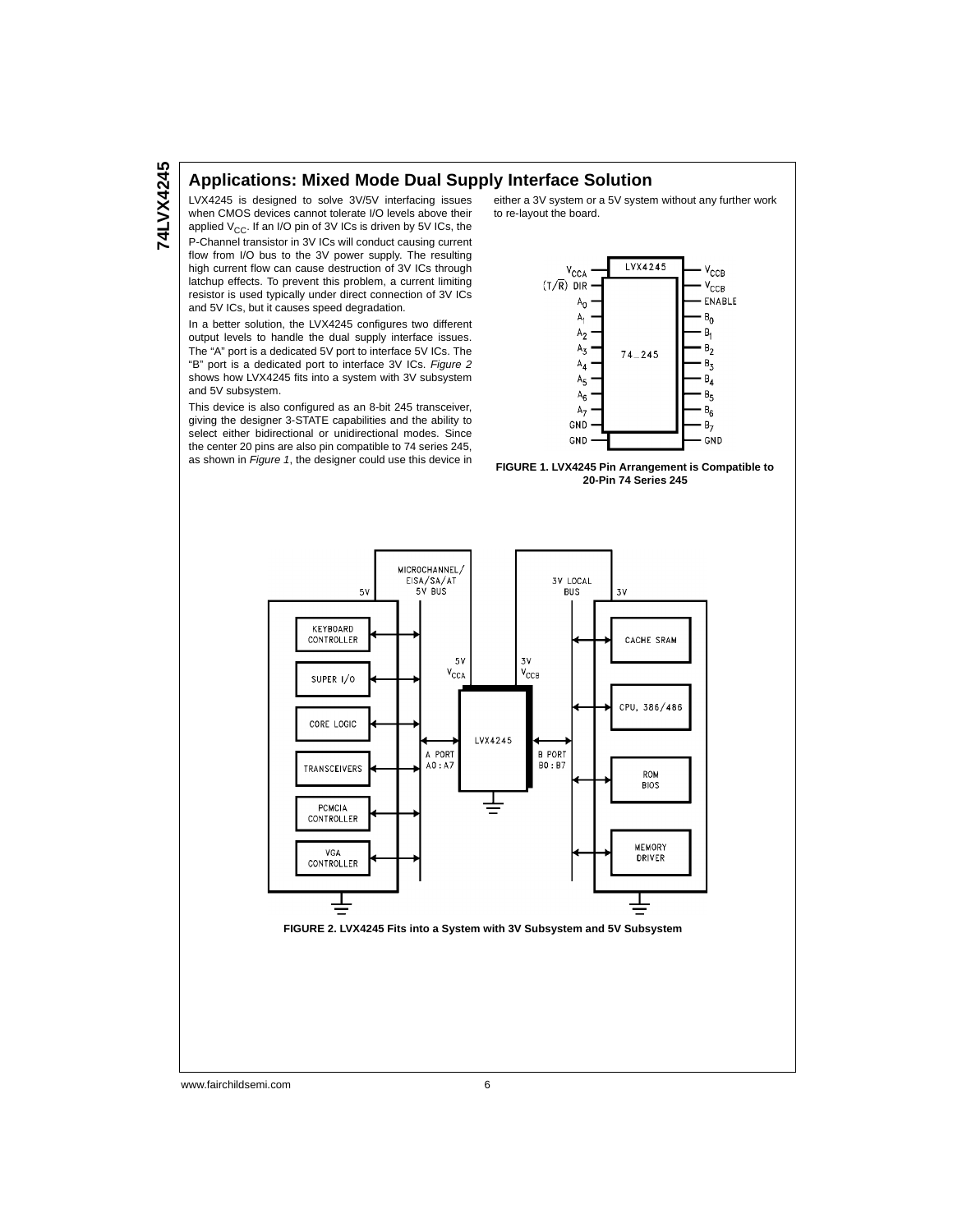

7 www.fairchildsemi.com

**74LVX4245**

**74LVX4245**